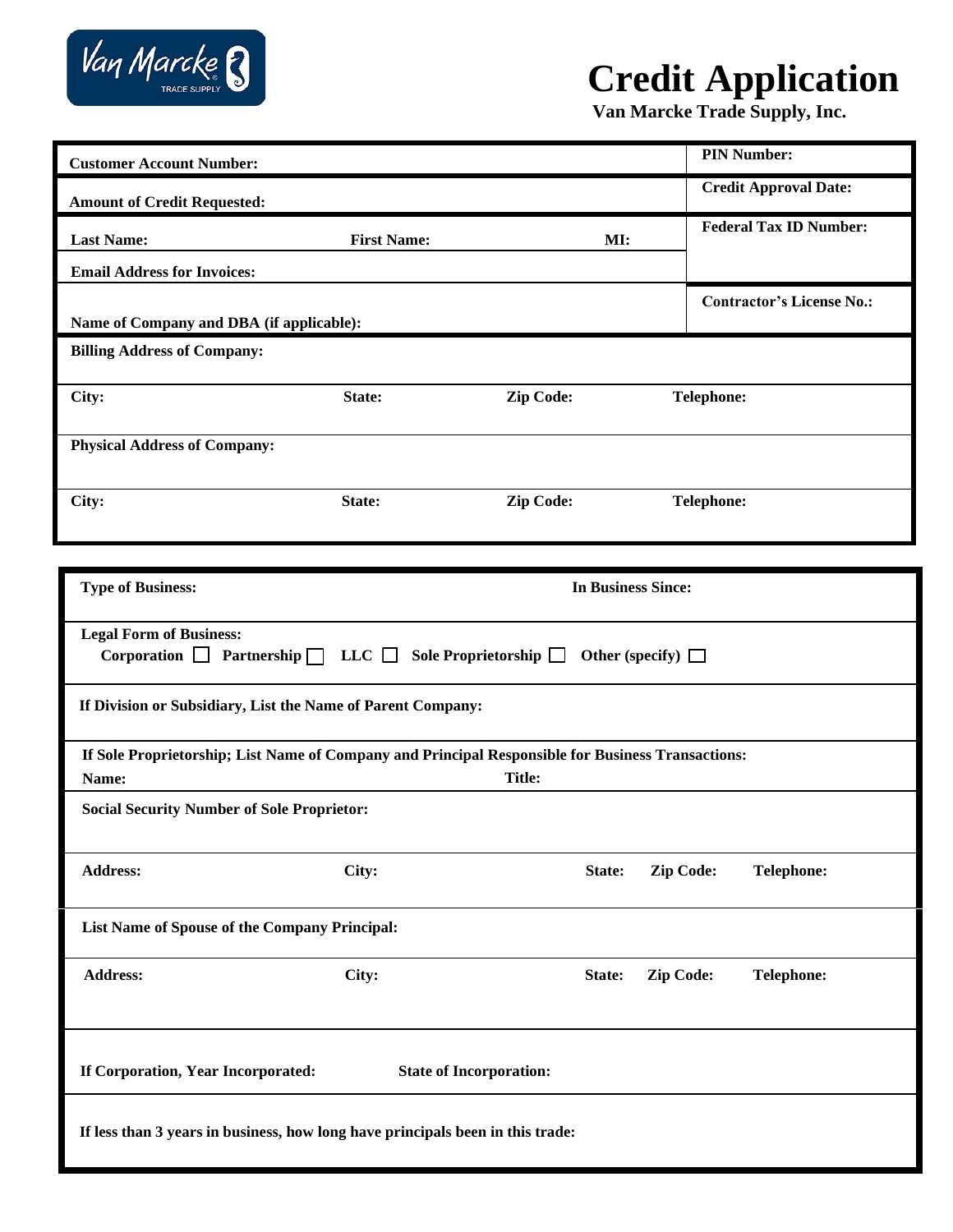## **Bank References**

| <b>Institution Name:</b>     | <b>Institution Name:</b>             | <b>Institution Name:</b>                                                        |  |
|------------------------------|--------------------------------------|---------------------------------------------------------------------------------|--|
|                              |                                      |                                                                                 |  |
| <b>Checking Account No.:</b> | <b>Checking/Savings Account No.:</b> | <b>Loan Balance:</b><br>(For Sole<br><b>Proprietors</b> )<br><b>Home Equity</b> |  |
|                              |                                      | Loan: Y/N                                                                       |  |
| <b>Address:</b>              | <b>Address:</b>                      | <b>Address:</b>                                                                 |  |
| <b>Phone:</b>                | <b>Phone:</b>                        | <b>Phone:</b>                                                                   |  |

## **Credit/Trade References – List 3 References**

| <b>Company Name:</b>         | <b>Company Name:</b>         | <b>Company Name:</b>         |  |
|------------------------------|------------------------------|------------------------------|--|
| <b>Contact Name:</b>         | <b>Contact Name:</b>         | <b>Contact Name:</b>         |  |
| <b>Email Address:</b>        | <b>Email Address:</b>        | <b>Email Address:</b>        |  |
| <b>Address:</b>              | <b>Address:</b>              | <b>Address:</b>              |  |
| <b>Telephone:</b>            | <b>Telephone:</b>            | <b>Telephone:</b>            |  |
| <b>Account Opened Since:</b> | <b>Account Opened Since:</b> | <b>Account Opened Since:</b> |  |
| <b>Credit Limit:</b>         | <b>Credit Limit:</b>         | <b>Credit Limit:</b>         |  |
| <b>Current Balance:</b>      | <b>Current Balance:</b>      | <b>Current Balance:</b>      |  |

**\*\*\* PLEASE NOTE \*\*\* VMTS WILL NOT PROCESS THIS APPLICATION UNLESS 1) THE SIGNATURES OF BOTH SPOUSES AND ALL COMPANY PRINCIPALS ARE PROVIDED BELOW AND 2) AN INCOME STATEMENT FOR THE PAST 12 MONTHS, AS OF THE END OF THE CLOSE OF THE MOST RECENT QUARTER, IS ATTACHED. RETURN THIS CREDIT APPLICATION AND INCOME STATEMENT TO A TEAM MEMBER AT ANY OF OUR STORES.**

| <b>Authorized Signature/Title</b> | Date |
|-----------------------------------|------|
| <b>Authorized Signature/Title</b> | Date |
| <b>Authorized Signature/Title</b> | Date |
| <b>Authorized Signature/Title</b> | Date |